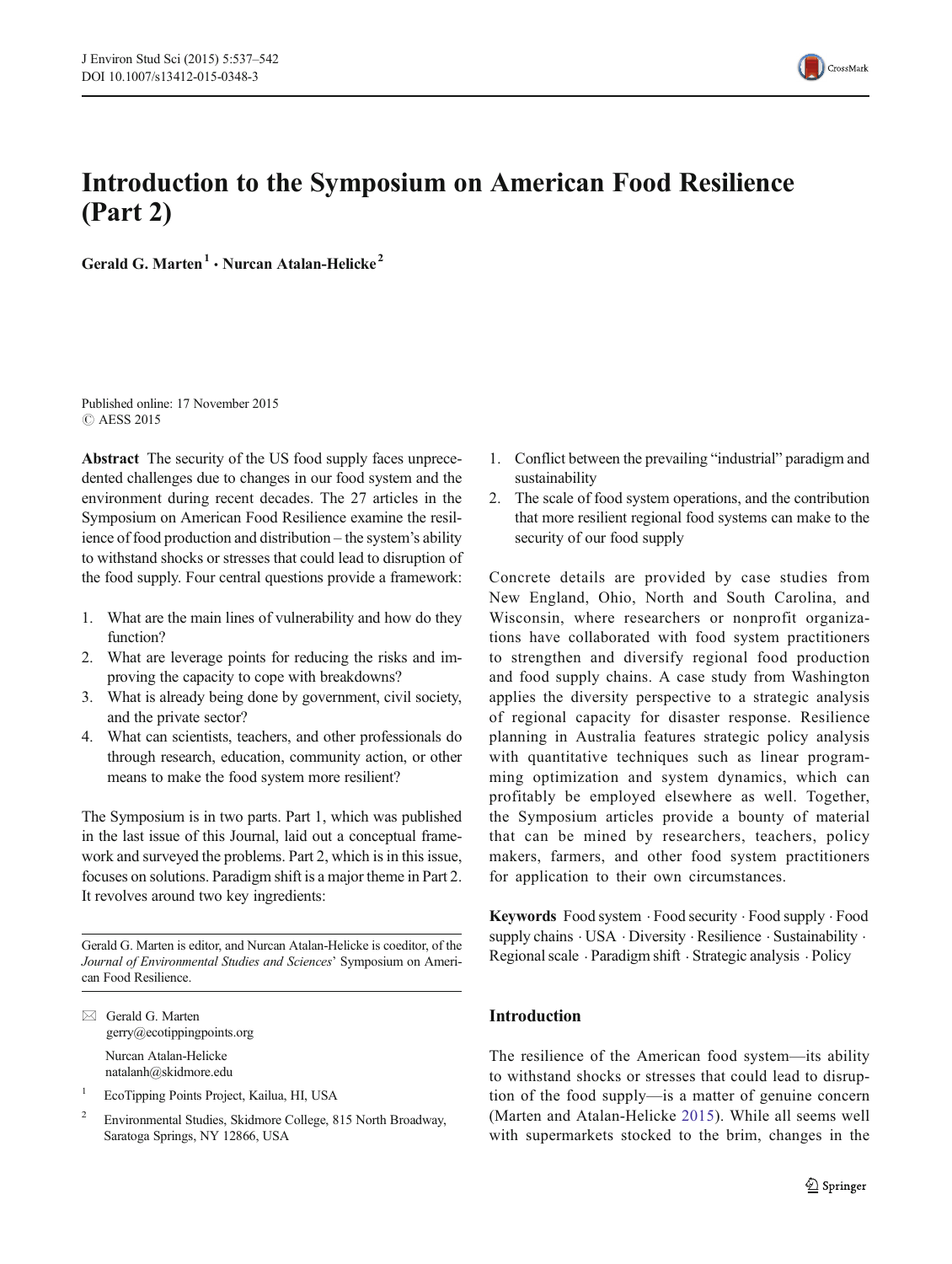food system and the environment during recent decades have created uniquely 21st century challenges to the security of the food supply—and crises that are no longer hypothetical (see for example Keppen and Dutcher [2015](#page-5-0)). It is difficult to get a clear grip on this topic because the food system is so complex, and failure could take forms never seen before. It is easy for wishful thinking to prevail, but the stakes are high.

The 27 articles in the Symposium on American Food Resilience (Marten and Atalan-Helicke [2015](#page-5-0)) explore the vulnerability and resilience of food production and distribution from a variety of perspectives, providing a bounty of material that can be mined by researchers, teachers, policy makers, farmers, and other food system practitioners for application to their own circumstances. Four central questions provide a framework for the exploration:

- 1. What are the main lines of vulnerability in the food system?
- 2. What are leverage points for reducing the risks and improving the capacity to cope with breakdowns?
- 3. What is already being done by government, civil society, and the private sector?
- 4. What can scientists, teachers, and other professionals do through research, education, community action, or other means to make the food system more resilient?

The symposium is in two parts. Part 1, which consists of 13 articles, was published in the Journal of Environmental Studies and Sciences, volume 5, number 3 (September, 2015). Part 2, which contains 14 articles, is in this issue. While the articles in both parts address problems and solutions, Part 1 focuses more on problems, reviewing vulnerabilities and how they can engender crises, while Part 2 focuses more on solutions.

Part 1 begins by setting the scene with a framing of the food system and its vulnerabilities (Marten and Atalan-Helicke [2015;](#page-5-0) Stave and Kopainsky [2015\)](#page-5-0) and applying political-economic analysis and resilience theory to explore theoretical perspectives on resilience (Jacques [2015](#page-5-0); Hodbod and Eakin [2015\)](#page-5-0). This is followed by a review of the implications and consequences of prominent changes during recent decades: climate change (Keppen and Dutcher [2015;](#page-5-0) Lengnick [2015\)](#page-5-0), consolidation of food supply chains (Rotz and Fraser [2015](#page-5-0); Hendrickson [2015\)](#page-4-0), and the decline of food storage (Fraser et al. [2015](#page-4-0)). The remaining articles in Part 1 recount experiences and lessons learned when shocks such as severe storms (MacMahon et al. [2015](#page-5-0)), nuclear-reactor disaster (Belyakov [2015](#page-4-0)), or war (Maltz [2015\)](#page-5-0) have disrupted the food supply. Simulated experiences with a computer model assess the expected

impact of an influenza pandemic on food supply and suggest ways to reduce the risks (Huff et al. [2015\)](#page-5-0).

## The emerging significance of regional food systems

The role of regional food systems is a prominent theme in Part 2. Each article explores, in its own way, the idea of stronger and more resilient regional food systems, the benefits to be expected, and the contribution that resilient regional food systems can make to the security of our food supply. For years, alternative food system initiatives aimed at compensating for shortcomings in the mainstream food system have been associated with the local food movement. While it makes sense to address local needs with local action, local areas also have their limitations. As a consequence, alternative food system development has begun to shift in recent years to the regional scale with the expectation that a larger area can provide benefits that local areas alone cannot provide.

How realistic are the expectations associated with regional food systems? There is plenty of scope for clarification. The articles in Part 2 provide insights with regard to some critical questions:

- What does "regional" mean operationally? What is a useful basis for delineating food system regions (e.g., metropolitan areas, watersheds, climatic zones)?
- What benefits can stronger regional food systems truly offer? What are weakness and limitations of the regional scale?
- Concretely, what kinds of changes will be necessary to realize the benefits? What are the design characteristics of functional, sustainable, and resilient food systems?
- How can such changes realistically be achieved? What are obstacles in the mainstream food system, which is a product of powerful social and economic forces that have made it what it is today? What are levers for positive change?
- What can environmental and food system professionals do in collaboration with food system practitioners to facilitate constructive action?

#### Paradigm shift

The first four articles in this issue (Anderson [2015](#page-4-0); Dyball [2015;](#page-4-0) Lengnick et al. [2015;](#page-5-0) Tolley et al. [2015](#page-5-0)) set the stage with conceptual frameworks that highlight the need for paradigm shift. Fundamental changes are in order to the extent there are serious shortcomings in the current system. Each article describes the prevailing paradigm for its particular take on the mainstream food system, pointing to a more sustainable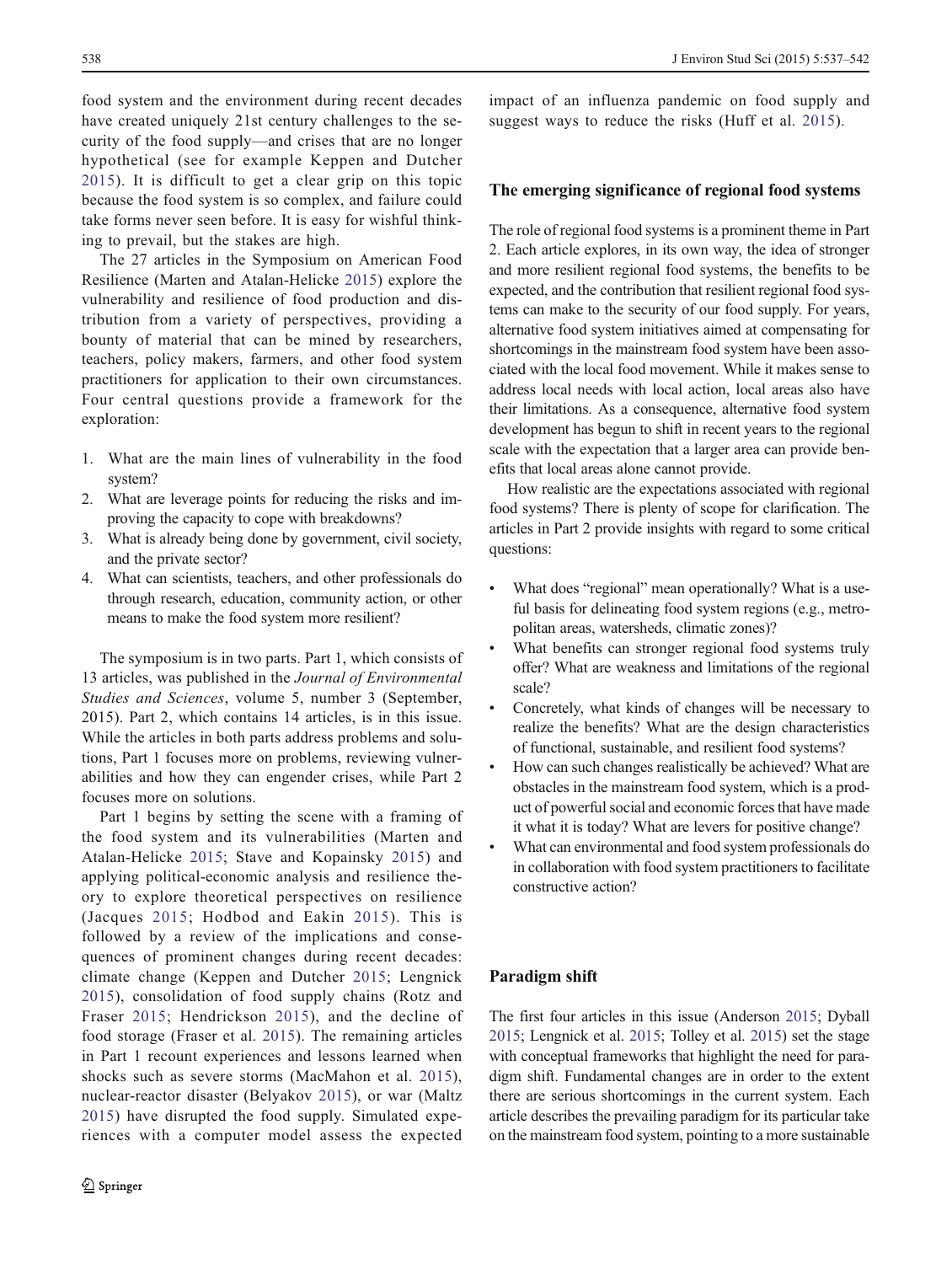and resilient paradigm. Together, these articles provide a basis for contemplating coherent alternatives.

Anderson ([2015](#page-4-0)) provides a conceptual basis for food system classification that can be helpful for many of the issues under consideration in this Symposium. The framework is based on two dimensions of food system organization:

- 1. The scale of a food system, extending from "fragmented" (i.e., predominance of the local scale) to global and strongly integrated
- 2. The breadth of signals to which the system responds, ranging from "industrial" food systems that respond primarily to economic signals to food systems that are broadly multifunctional

Anderson explains how different parts of the conceptual space formed by these two dimensions correspond to different paradigms, different ways the system functions, and different roles for knowledge. She argues that multifunctional food systems, which are more desirable from a resilience perspective, are more attainable with knowledge that is transparent and openly accessible and the knowledge itself adaptive and resilient. She presents a case study of a new governance system, the Committee on World Food Security, which is trying to generate, encourage, and use resilient knowledge.

Dyball ([2015](#page-4-0)) compares food production and consumption in three metropolitan regions: Canberra, Copenhagen, and Tokyo. Only a small fraction of the food consumed in each of these regions is actually produced in the region. Most of the region's food production is exported elsewhere, and most of the food consumed in the region is imported from outside the region. Because of the disconnect between urban food consumers and distant food sources, food choices of urban consumers can create market signals that undermine the sustainability of those distant food sources on which consumers depend. Dyball argues for a paradigm shift to "biosensitivity," in which consumers are aware of where their food comes from in a way that leads to more sustainable choices. One way to enhance biosensitivity is involvement of consumers in their local food system. Not only will involvement directly increase the consumption of food produced in the region, it can also instill biosensitivity as consumers establish personal relationships with food producers and rethink their values and practices with regard to food procurement, food preparation, and other aspects of their food experience.

Following up on Lengnick's [\(2015](#page-5-0)) contention that "industrialization" and geographic specialization of American agriculture have degraded the nation's capacity to adapt to climate change, Lengnick et al. ([2015](#page-5-0)) recommend a paradigm shift based on two fundamental changes:

- 1. Transformation of food production from industrial to sustainable
- 2. Transformation of food system geography from regional specialization to diversity within regions

They explore the resilience benefits of a nationally integrated network of sustainable regional food systems oriented to major metropolitan areas—metropolitan foodsheds—and spell out resilience design principles and performance indicators for metropolitan foodsheds. Well-established guidelines for resilience involving diversity, modularity, and a functional balance of natural and human assets can show the way. The guidelines are illustrated by success stories of resilient farms that manage a high level of diversity and integrate their products into food supply chains designed to accommodate that diversity while serving local, regional, and national markets.

Tolley et al. [\(2015\)](#page-5-0) describe how contemporary international fish marketing and the history of federal government management of the New England fishery for cod, haddock, and flounder have led to domination of that fishery by largescale industrial fishing operations, high volume/low value fishing that is unsustainable, decline of local fishermen who have the knowledge and motivation to fish sustainably, and recurring collapse of the fish stocks. The Fish Locally Collaborative, a decentralized network of fishermen and their communities, has promoted a paradigm shift to quadruple bottom line accounting (social, economic, environmental, and regional food system impacts), low volume/high value fishing, and consumption of lesser-known fish species to motivate more balanced and ecologically sustainable fishing. The Fish Locally Collaborative has worked for the survival of local fishermen by reestablishing viable regional marketing with "community-supported fisheries" and institutional food procurement that specifies local and sustainable catch. The problems, solutions, and insights in this story apply not only to fisheries but also to land-based food systems.

#### Collaborative regional food system development

The next five articles (MacFall et al. [2015;](#page-5-0) Hoy [2015](#page-5-0); Atalan-Helicke [2015](#page-4-0); Ruhf [2015;](#page-5-0) Dunning et al. [2015](#page-4-0)) focus on particular aspects of regional food system development, including collaboration of universities or nonprofit organizations with food system practitioners to catalyze sustainability and resilience. A common theme in the articles is the benefits to be expected from greater *diversity* in food production, processing, and distribution. However, there is more to diversity and resilience than the redundancy achieved by putting eggs in more than one basket. It is about connections: how diversified agriculture and diversified food supply chains are structured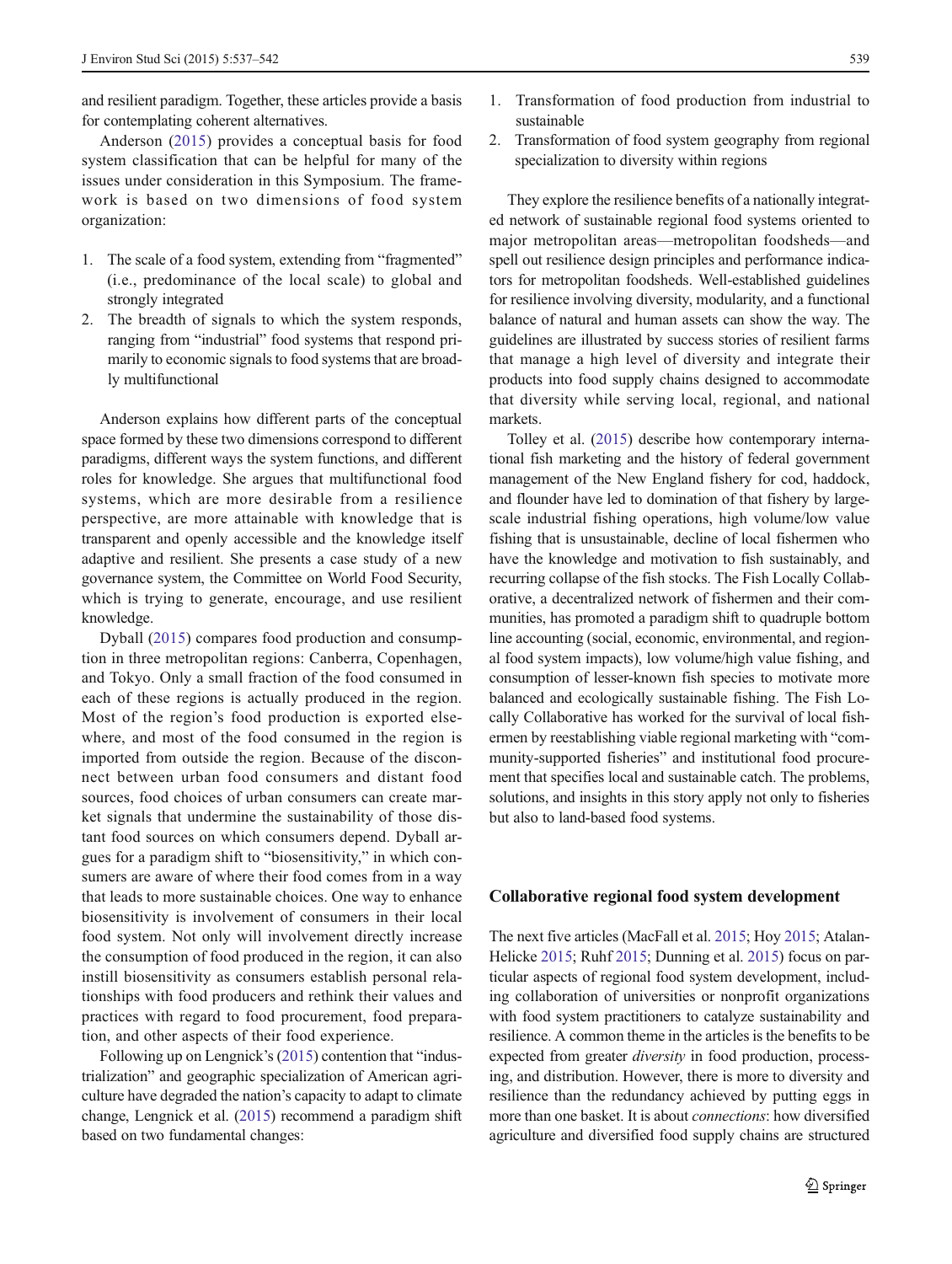and aligned and function together. Details in the articles throw light on how this works in practice.

MacFall et al. [\(2015](#page-5-0)) use examples of successful initiatives in North and South Carolina to show how diversity of food production and distribution can improve resilience. Carefully planned on-farm diversity using techniques such as "biointensive cultivation" can improve sustainability and resilience by increasing water-use efficiency and nutrient retention while reducing damage from pests and pathogens. A diversity of farm products then supports a more diverse and resilient regional network of food aggregators, processors, wholesalers, and retailers, improving consumer access to food by providing more choice, and expanding skilled jobs to foster economic viability. A case study of the North Carolina Piedmont region illustrates networked sharing of information about market opportunities, innovative practices, and government regulations. A South Carolina food hub demonstrates how a diverse regional network for food production and distribution can help achieve multiple goals of sustaining environmental diversity, diversifying local agricultural production, and supporting rural development. The article provides explicit guidelines for creating diversified regional food production and distribution networks.

Hoy ([2015](#page-5-0)) explores mutually reinforcing relationships between "agroecosystem health," adaptability, and resilience. Agroecosystem health—the ability of farm landscapes to meet human needs on a sustainable basis—involves not only crops, livestock, and the physical landscape but also economic and social dimensions, all of which can be assessed quantitatively. Because diversity can contribute substantially to agroecosystem health, the Agroecosystems Management Program at Ohio State University has embarked on research and outreach to improve diversity, agroecosystem health, and food security by facilitating the development of self-organizing social networks connecting farmers with local and regional food supply chains. A major goal is to support a diverse population of entrepreneurs who can launch a wide range of innovative production or food supply chain enterprises at a range of scales, including small enterprises featuring differentiated products sold through short and more localized supply chains.

Atalan-Helicke ([2015\)](#page-4-0) examines the vulnerability of the seed system and how seed exchange networks in civil society, business, or a combination of the two can help enhance food system resilience. Although seed exchanges are not new, strong institutional seed exchange initiatives have recently increased at local, regional, and national scales, serving not only gardeners but also a growing number of organic farmers. Seed exchange networks foster favorable conditions for the conservation of genetic resources; close the gap between plant breeding, seed provision, and cultivation; create economic value for agricultural biodiversity; build partnerships for institutional change; augment resilience to climate change with the

exchange of regionally adapted seeds; and generate opportunities for developing low-input and other innovative approaches to sustainable and resilient agriculture.

Ruhf [\(2015\)](#page-5-0) describes collaborative initiatives of government, civil society, and the private sector in New England to increase regional self-reliance and reduce the risks of shortterm or long-term disruption of food supply. The article explains how regional food system visioning, food policy councils, and regionally focused institutional food procurement have fostered markets for regionally produced food and helped improve farm viability and farming opportunities. While the New England region does not have the climate and agricultural land base to meet all the food needs of its large urban population, it does have the potential to meet a greater percentage of those needs. More land in agriculture, enhanced diversity and flexibility, supportive public policies, appropriately scaled food supply chains, the trust among food system players so essential for durable institutions and infrastructure, and cooperation among the six states in the region can all contribute to greater food security.

Dunning et al. [\(2015](#page-4-0)) show how connections between the local food movement and the mainstream food system can promote resilience by diversifying food production and distribution and enhancing communications across scale and function to generate local/regional feedback loops that promote adaptation. The Center for Environmental Farming Systems at North Carolina State University has established public/ private partnerships to integrate regional food production into institutional food service and supermarket chains, with support for producer and buyer capacity building and horizontal and vertical supply chain networking and peer-learning. Consumer demand generated by the local food movement provides the motivation for engagement of business partners with university research and extension staff to pilot novel food procurement and distribution techniques, expanding the diversity of sources and channels through which food reaches end markets and creating redundancies that enhance food system security and resilience.

#### Strategic analysis for resilience

The next two articles (Miller and Solin [2015](#page-5-0); Paci-Green and Berardi [2015\)](#page-5-0) are case studies that illustrate resilience problem solving. Miller and Solin [\(2015\)](#page-5-0) explain how environmental scientists and teachers in Wisconsin have collaborated with farmers and consumers to use structured and networked storytelling for dealing with food system challenges. This kind of storytelling can help people to comprehend their role in the food system, make them aware of their responsibility for the health of the system, and assist them to be more effective and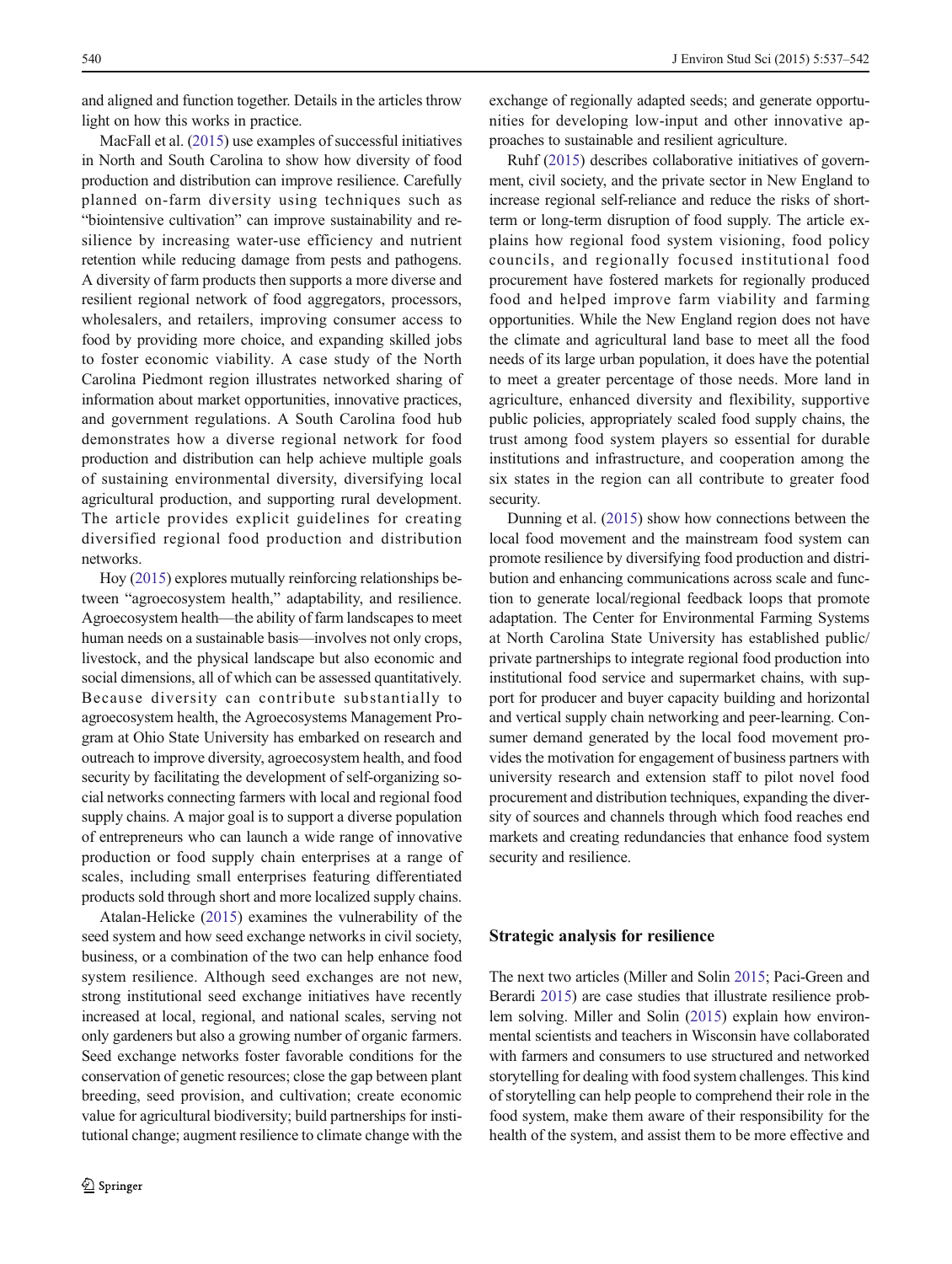<span id="page-4-0"></span>adaptive, thereby rendering themselves and the system more resilient. Three cases provide examples:

- 1. Apple farmers in the upper Mississippi Valley have used structured and networked storytelling to develop strategies for dealing with extreme weather events and engage in technical innovations such as reducing pesticide use.
- 2. Farmers, their food supply chain partners, and researchers in the region between Chicago-Milwaukee and Minneapolis-St. Paul have shared experiences and developed applied research questions as they embark on marketing to these metropolitan areas.
- 3. Storytelling has helped children to engage in discussions about agricultural ethics and develop civic management skills.

Paci-Green and Berardi [\(2015\)](#page-5-0) describe the interruption of food supply to be expected in the Pacific Northwest after a major earthquake and accompanying tsunami that severely damage harbors, highways, and other transportation corridors. Although Western Washington is highly dependent on food imported from outside the region, regional food production has the potential to fill the food supply gap until transportation channels are restored, provided there is a regional strategy for food production, processing, and storage that stocks sufficient food on a routine basis. The strategy can be strengthened by agricultural diversification, public awareness, and government policies that support healthier diets and storage of whole grains, dry beans, and tree nuts produced in the region.

The last two articles in Part 2 (Ward [2015;](#page-5-0) Candy et al. 2015) use quantitative techniques for strategic policy analysis in support of resilience. While each article applies its methodology to a specific geographic area, the same methods can be powerful tools for resilience planning elsewhere.

Ward [\(2015\)](#page-5-0) uses linear programming optimization to assess the potential of Adelaide, Australia, to meet its food needs with urban agriculture, using land and other resources available within the city. The optimization methodology identifies the best mix of specific crops and urban livestock to meet specific goals such as a diverse and healthy diet, lower family grocery expenses, and filling the gap in the event of a shortterm or long-term shortfall in food supply from outside the region. Optimal solutions show not only how to do it but also how well the goals can be met. The same methodology can be extended to the entire region around the city to explore what foods would best be produced in the region, not only for sale outside the region but also to supply the city, and how much of the city's food consumption would have to come from outside the region.

Candy et al. (2015) use "system dynamics" modeling (Stave and Kopainsky [2015\)](#page-5-0) to generate scenarios exploring how the Victoria, Australia, regional food system can be expected to respond to shocks or long-term stresses

such as drought, depletion of irrigation water, or increase in petroleum or fertilizer prices. The scenarios explore the implications of a range of policies for food system organization including:

- Alternative agricultural technologies for more resourceefficient, lower-input food production
- Government involvement ranging from strong investment and regulation in the food system to more laissez-faire policies that leave sustainability and resilience to the private sector and free market
- The scale of solutions, varying from centralized and global to decentralized and local

While the scenarios show that some policies can lead to serious deterioration of future food supply, they also point to strategies with promise for adapting to and dealing with the challenges.

## **Conclusion**

What can we take away from all the articles in the Symposium on American Food Resilience to guide research and action? An article addressing this question will be in the next issue of the Journal of Environmental Studies and Sciences.

### **References**

- Anderson MD (2015) The role of knowledge in building food security resilience across food system domains. J Environ Stud Sci. doi[:10.](http://dx.doi.org/10.1007/s13412-015-0311-3) [1007/s13412-015-0311-3](http://dx.doi.org/10.1007/s13412-015-0311-3)
- Atalan-Helicke N (2015) Seed exchange networks and food system resilience in the United States. J Environ Stud Sci. doi:[10.1007/s13412-](http://dx.doi.org/10.1007/s13412-015-0346-5) [015-0346-5](http://dx.doi.org/10.1007/s13412-015-0346-5)
- Belyakov A (2015) From Chernobyl to Fukushima: an interdisciplinary framework for managing and communicating food security risks after nuclear plant accidents. J Environ Stud Sci 5:404–417. doi: [10.1007/s13412-015-0284-2](http://dx.doi.org/10.1007/s13412-015-0284-2)
- Candy S, Biggs C, Larsen K, Turner K (2015) Modeling food system resilience: a scenario-based simulation modelling approach to explore future shocks and adaptations in the Australian food system. J Environ Stud Sci. doi[:10.1007/s13412-015-0338-5](http://dx.doi.org/10.1007/s13412-015-0338-5)
- Dunning R, Bloom JD, Creamer N (2015) The local food movement, public-private partnerships, and food system resiliency. J Environ Stud Sci. doi:[10.1007/s13412-015-0295-z](http://dx.doi.org/10.1007/s13412-015-0295-z)
- Dyball R (2015) From industrial production to biosensitivity: the need for a food system paradigm shift. J Environ Stud Sci. doi[:10.1007/](http://dx.doi.org/10.1007/445s13412-015-0323-z) [445s13412-015-0323-z](http://dx.doi.org/10.1007/445s13412-015-0323-z)
- Fraser EDG, Legwegoh A, Krishna KC (2015) Food stocks and grain reserves: evaluating whether storing food creates resilient food systems.. J Environ Stud Sci 5:445–458. doi[:10.1007/s13412-015-](http://dx.doi.org/10.1007/s13412-015-0276-2) [0276-2](http://dx.doi.org/10.1007/s13412-015-0276-2)
- Hendrickson MK (2015) Resilience in a concentrated and consolidated food system. J Environ Stud Sci 5:418–431. doi:[10.1007/s13412-](http://dx.doi.org/10.1007/s13412-015-0292-2) [015-0292-2](http://dx.doi.org/10.1007/s13412-015-0292-2)